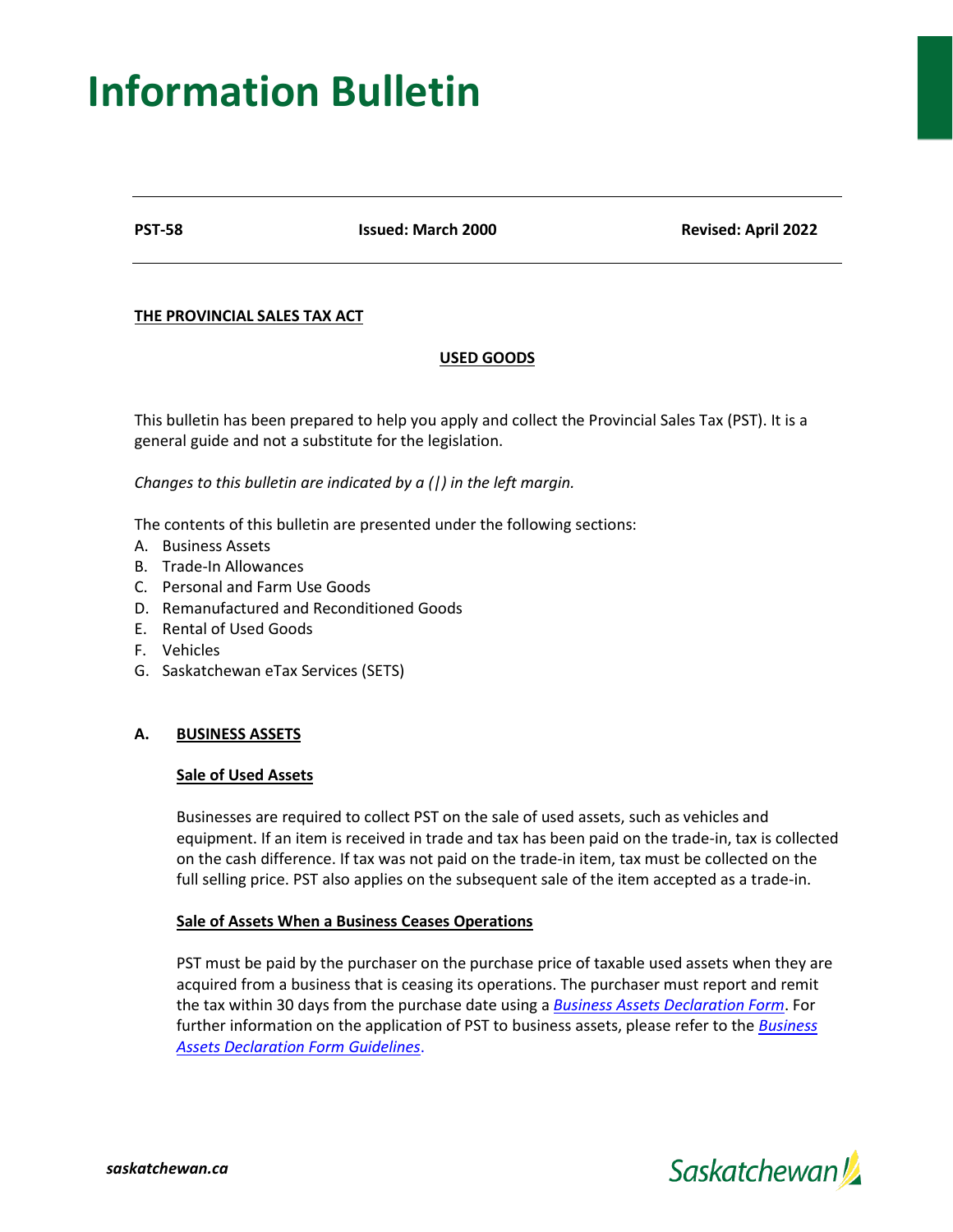### **Transfer of Assets Between Closely Related Parties**

Sections 7.3 and 7.4 of *The Provincial Sales Tax Regulations* provide an exemption of PST on transfers of assets between parent and subsidiary corporations and upon formation of a new corporation where specific criteria are met. These provisions allow for the continuity of business through a change in the organizational structure, such as the incorporation of a proprietorship, without incurring a tax liability. For further information please see Information Bulletin, PST-60, *[Transfers of Business Assets between Closely Related Parties](https://www.sets.saskatchewan.ca/rptp/wcm/connect/57c428bb-a220-4bb0-9688-15c2a0fb7a25/PST-60+Business+Assets+Transfers.pdf?MOD=AJPERES&CACHEID=ROOTWORKSPACE-57c428bb-a220-4bb0-9688-15c2a0fb7a25-mDq0.lJ)*.

# **B. TRADE-IN ALLOWANCES**

When an item is received in trade, tax applies to the difference between the selling price of the goods and the value of the goods accepted in trade by the seller, provided the following conditions are met:

- The PST was previously paid in full on the trade-in; and,
- The trade-in is owned by the same person that is acquiring the new goods.

# **C. PERSONAL AND FARM USE GOODS**

When used goods are purchased by an individual for personal use (other than vehicles) and PST was previously paid on the goods, tax applies to the selling price less a deduction of \$300 per item as discussed below.

The \$300 deduction applies to:

- Used goods purchased privately or from a business; and,
- Used goods purchased by a farmer or farming corporation when those items do not otherwise qualify for the full exemption of tax. Please refer to PST-16, *[Farm Implement and](https://www.sets.saskatchewan.ca/rptp/wcm/connect/2e61ddef-6777-4ce2-9121-f4016cba69e6/PST-16+Farm+Implement+and+Farm+Supply+Dealers.pdf?MOD=AJPERES&CACHEID=ROOTWORKSPACE-2e61ddef-6777-4ce2-9121-f4016cba69e6-mDq2jFL) [Farm Supply Dealers](https://www.sets.saskatchewan.ca/rptp/wcm/connect/2e61ddef-6777-4ce2-9121-f4016cba69e6/PST-16+Farm+Implement+and+Farm+Supply+Dealers.pdf?MOD=AJPERES&CACHEID=ROOTWORKSPACE-2e61ddef-6777-4ce2-9121-f4016cba69e6-mDq2jFL)* for further information regarding farm exemptions.

The \$300 deduction does not apply to:

- Used goods for commercial use;
- Used goods purchased from outside Canada; and,
- Vehicles, including recreational vehicles such as snowmobiles, all-terrain vehicles (ATV's), boats, campers, etc. See Section F regarding the \$5,000 exemption for private used vehicle purchases.

Taxable used goods are often sold as a set or group of items. Where the purchaser's invoice shows a single price for all of the items (i.e. the taxable goods are valued as a group), the \$300 deduction applies once to the entire group of items (see Example 1). Where the purchaser's invoice shows a value and quantity for each item purchased, the \$300 deduction applies to each item (see Example 2).

Saskatchewan!

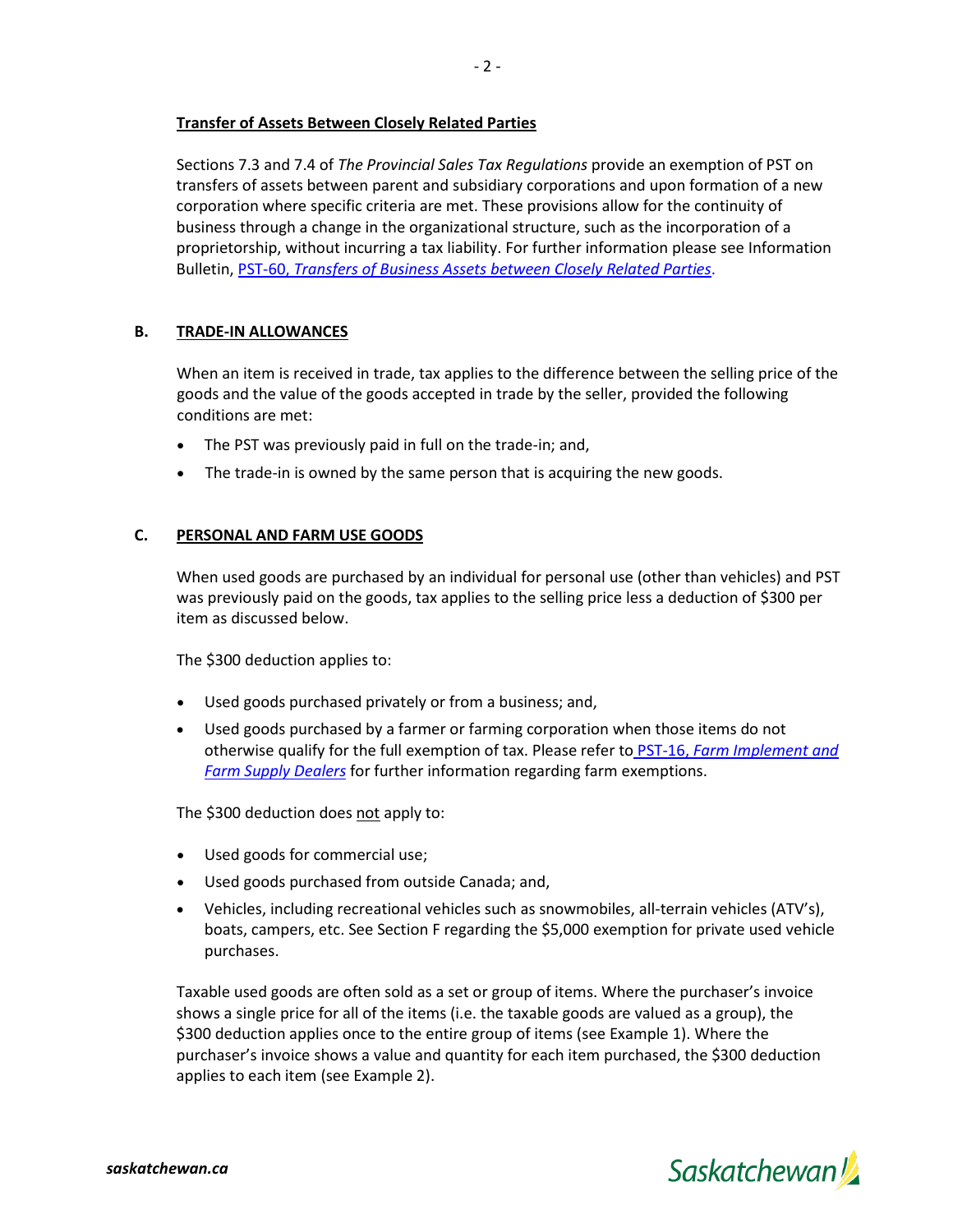The following examples provide guidance on how the exemption is to be applied:

(1) An individual purchases two separate sets of items. The first is a box of tools and the second is a dining set containing a table and several chairs. In both cases, the group of items is valued collectively and invoiced at a single price (one amount) for all the items. The invoice should show the \$300 exemption applied once to the total value or price of each set.

| Box of Used Tools, (hammers, screwdrivers, saws) | 600     |
|--------------------------------------------------|---------|
| (\$300 deduction for set 1)                      |         |
| Used Dining Set, 5 pieces (table, 4 chairs)      | \$1,200 |
| (\$300 deduction for set 2)                      |         |
| PST @ 6% ((600-300)+(1,200-300)) x .06           | 72      |
| Total                                            | \$1,872 |

(2) A number of used appliances are sold separately. Where the invoice lists each item and the price, the \$300 exemption is applied separately to each item.

| Used Fridge                                     | \$500   |
|-------------------------------------------------|---------|
| (\$300 deduction)                               |         |
| Used Stove                                      | 400     |
| (\$300 deduction)                               |         |
| Used Freezer                                    | S 200   |
| (\$300 deduction)                               |         |
| PST @ 6% $((500-300)+(400-300)+(0)) \times .06$ | 18      |
| Total                                           | \$1,118 |

# **D. REMANUFACTURED AND RECONDITIONED GOODS**

Reconditioned or remanufactured goods are subject to PST on the total selling price. These goods are returned to new or good condition by performing some service to the item such as repairing, cleaning and/or replacing parts that are worn or damaged. Items in this category are typically sold with a warranty.

The \$300 exemption does not apply to remanufactured or reconditioned goods.

# **E. RENTAL OF USED GOODS**

PST applies to the total charge for the rental of taxable used goods, including casual or incidental rentals of business assets. All charges associated with the rental/lease of used goods are subject to tax. This includes any down payment, delivery, installation, finance, late fees, cleaning or maintenance charges and any other consideration paid by or agreed to be paid by the renter/lessee in order to obtain the right to use the goods.

When rental goods are sold, PST must be collected on the selling price.

The \$300 exemption for personal goods does not apply to the rental of used goods.

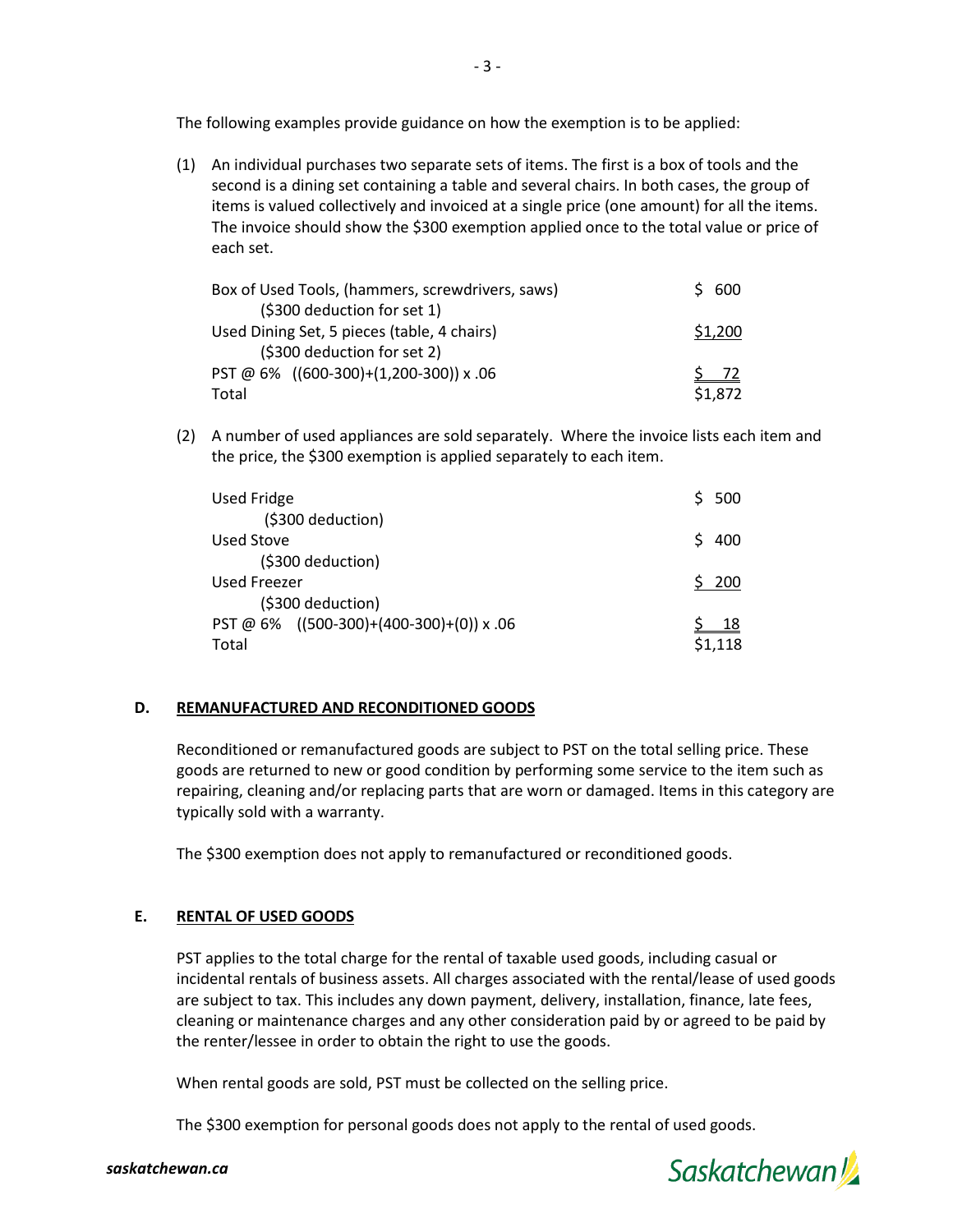Please refer to PST-72, *[Rental Businesses](https://www.sets.saskatchewan.ca/rptp/wcm/connect/77091ef5-a60c-4698-a0fd-af47a496ed45/PST-72+Rental+Businesses.pdf?MOD=AJPERES&CACHEID=ROOTWORKSPACE-77091ef5-a60c-4698-a0fd-af47a496ed45-mDq0KKt)* for further information regarding the application of PST to rentals.

#### **F. VEHICLES**

**Effective April 11, 2018, all classes of new and used vehicles are subject to PST, including eligible used light vehicles.**

The tax must be collected on the total selling price after deducting cash discounts and trade-in allowances. The customer's invoice must separate the selling price of the vehicle, the trade-in amount, and the amount of PST collected.

Please see Information Bulletin PST-18 *[Motor Dealers and Leasing Companies](https://www.sets.saskatchewan.ca/rptp/wcm/connect/86a603f7-9043-4707-9f5a-58672f923d0c/PST.018+Motor+Dealers+%26+Leasing+Companies+%28Dec+2019%29.pdf?MOD=AJPERES&CACHEID=ROOTWORKSPACE-86a603f7-9043-4707-9f5a-58672f923d0c-nWjidz9)* for information related to commercial vehicle transactions.

#### **Private Used Vehicle Purchases**

The private purchase of a used vehicle for \$5,000 or less is exempt from PST when registered for private use. The private purchase of a used vehicle for greater than \$5,000 is subject to PST on the full amount.

A "private purchase" means both parties involved in the transaction are individuals and the vehicle is registered for personal, non-business use. If a trade-in is involved, a vehicle purchased for greater than \$5,000 is subject to PST on the selling price less the value of the trade-in (i.e. PST still applies even if the net difference is under \$5,000).

Farm businesses and farm corporations that purchase used vehicles for use in primary farming activity (i.e. plated under Class F) are also entitled to the \$5,000 exemption when purchased privately or from another farm business or farm corporation.

The greater of the purchase price or the Red Book average retail value is used in determining whether the purchase qualifies for the \$5,000 exemption at the time of registration. In situations where an individual paid less than the Red Book value, the purchaser may contact the Ministry of Finance to determine if a lower fair-market value would apply due to the condition of the vehicle.

Vehicles purchased from outside Canada, both private and commercial, do not qualify for the \$5,000 exemption.

#### **Vehicle Gifting**

PST does not apply to Saskatchewan tax-paid used vehicles gifted between qualifying family members for personal, non-business use. Personal vehicles that are Saskatchewan tax paid can also be sold to first-degree relatives at values below the Red Book Value, and in these instances the tax applies on the selling price. If the price is \$5,000 or less tax does not apply.



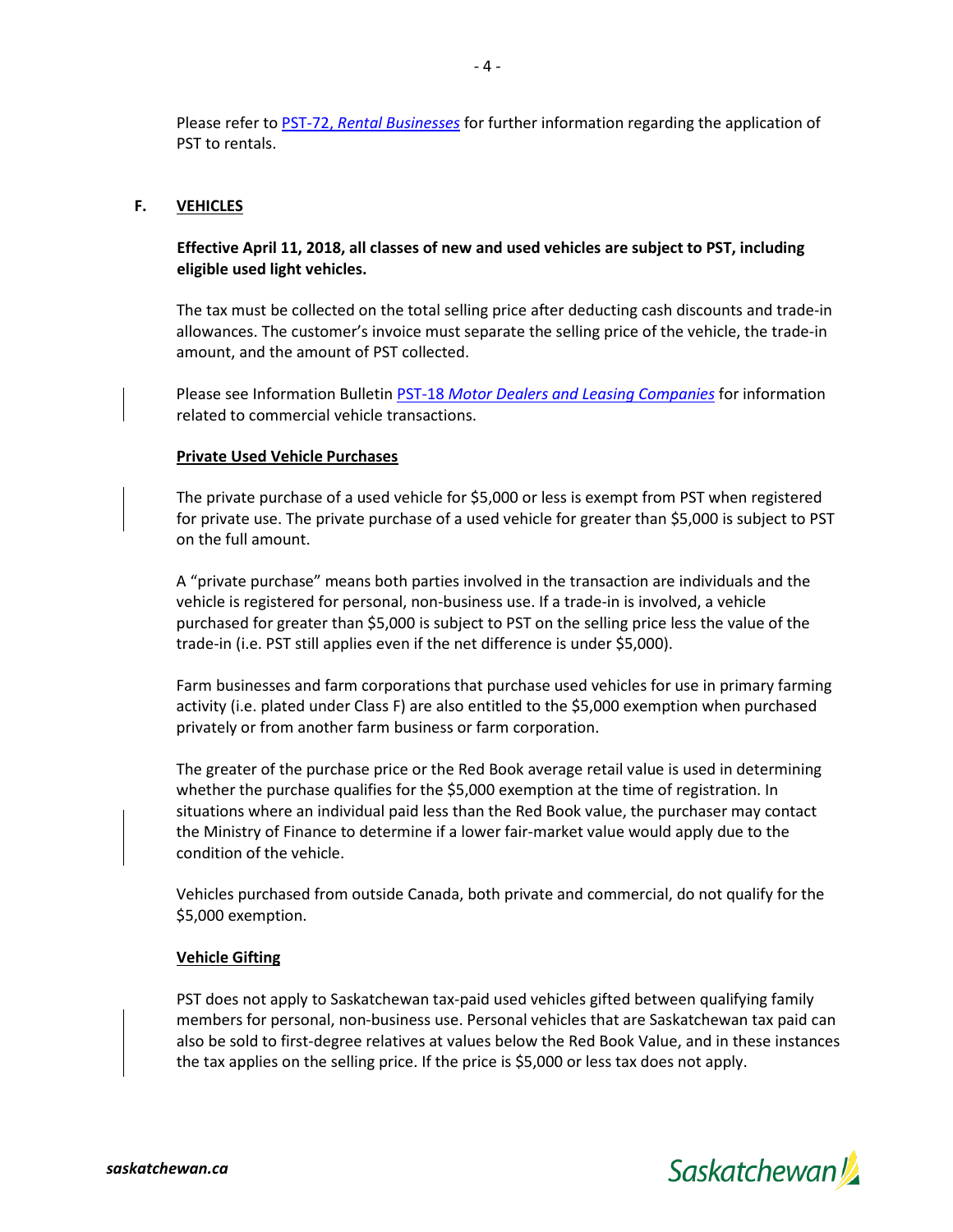For both gifts and low-value transactions between qualifying first-degree relatives, the current owner of the vehicle must draft a letter stating their relationship with the new owner and if the transaction is a gift or low-value transaction. This letter must be presented to SGI prior to the new registration occurring.

"Qualifying family members" is defined as the person's: spouse or common-law spouse (including same sex partners), parent or step-parent, child or step-child, grandparent or step-grandparent, grandchild or step-grandchild, brother or step-brother, sister or step-sister, legal guardian or foster parent, father-in-law or mother-in-law, son-in-law or daughter-in-law.

A gift or low-value purchase from a first-degree relative, of a vehicle that has not been previously tax-paid in Saskatchewan (e.g. a vehicle from outside Saskatchewan), is subject to PST on the higher of the Red Book value or purchase price, when either value is greater than \$5,000. The recipient may contact the Ministry of Finance to determine if a lower fair-market value would apply due to the condition of the vehicle.

#### **G. SASKATCHEWAN eTAX SERVICES (SETS)**

Finance has made it possible to report and remit tax electronically through a secure, fast, easy and convenient online self-service portal. Several services are currently available to businesses through SETS:

- Register for secure, self-managed access to all your tax accounts.
- Apply for a new tax account.
- File and pay returns and amend previously filed returns.
- Make payments on account, including post-dated payments.
- View account balance and statement information.
- Authorize employees or accountants to file on your behalf.
- Receive notifications by email when a tax return should be filed. This replaces the paper forms usually sent in the mail.
- Submit a service request to update the mailing address or add a new business location.
- Submit a service request to receive tax information, interpretations or rulings related to your specific business activities.
- View and download up-to-date tax information promptly.
- Subscribe to receive email notifications when new and revised tax publications are available.

#### **FOR FURTHER INFORMATION**

| <u>Write:</u> | Ministry of Finance | Telephone: | Toll Free 1-800-667-6102 |
|---------------|---------------------|------------|--------------------------|
|               | Revenue Division    |            | Regina 306-787-6645      |
|               | PO Box 200          |            |                          |
|               | REGINA SK S4P 2Z6   | Email:     | sasktaxinfo@gov.sk.ca    |